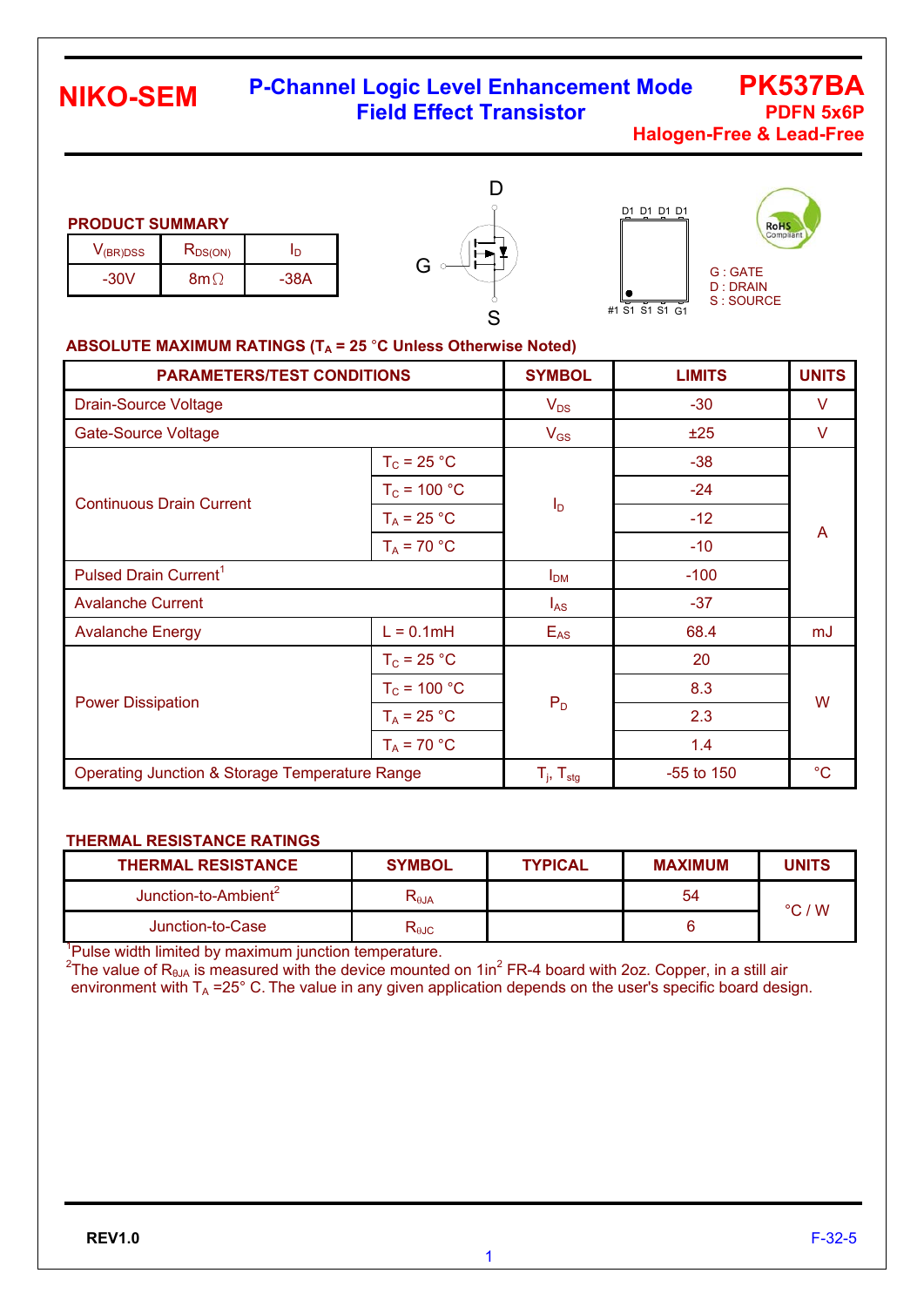#### **P-Channel Logic Level Enhancement Mode Field Effect Transistor <b>PDFN 5x6P**

**PK537BA Halogen-Free & Lead-Free**

|                                                                         |                                         |                                                           | <b>LIMITS</b> |        |                |             |  |
|-------------------------------------------------------------------------|-----------------------------------------|-----------------------------------------------------------|---------------|--------|----------------|-------------|--|
| <b>PARAMETER</b>                                                        | <b>SYMBOL</b><br><b>TEST CONDITIONS</b> |                                                           | <b>MIN</b>    |        | <b>TYP MAX</b> | <b>UNIT</b> |  |
| <b>STATIC</b>                                                           |                                         |                                                           |               |        |                |             |  |
| Drain-Source Breakdown Voltage                                          | $V_{(BR)DSS}$                           | $V_{GS}$ = 0V, $I_D$ = -250 $\mu$ A                       | $-30$         |        |                |             |  |
| <b>Gate Threshold Voltage</b>                                           | $V_{GS(th)}$                            | $V_{DS} = V_{GS}$ , $I_D = -250 \mu A$                    | $-1$          | $-1.6$ | $-3$           | V           |  |
| Gate-Body Leakage                                                       | $I_{GSS}$                               | $V_{DS} = 0V$ , $V_{GS} = \pm 25V$                        |               |        | ±100           | nA          |  |
| Zero Gate Voltage Drain Current                                         |                                         | $V_{DS}$ = -24V, $V_{GS}$ = 0V                            |               |        | $-1$           | uA          |  |
|                                                                         | $I_{DSS}$                               | $V_{DS}$ = -20V, $V_{GS}$ = 0V, T <sub>J</sub> = 125 °C   |               |        | $-10$          |             |  |
| Drain-Source On-State                                                   |                                         | $V_{GS}$ = -4.5V, $I_D$ = -12A                            |               | 8.9    | 14             |             |  |
| Resistance <sup>1</sup>                                                 | $R_{DS(ON)}$                            | $V_{GS}$ = -10V, $I_D$ = -12A                             |               | 5.9    | 8              | $m\Omega$   |  |
| Forward Transconductance <sup>1</sup>                                   | $g_{fs}$                                | $V_{DS}$ = -5V, $I_D$ = -12A                              |               | 40     |                | S           |  |
|                                                                         |                                         | <b>DYNAMIC</b>                                            |               |        |                |             |  |
| <b>Input Capacitance</b>                                                | $C_{iss}$                               |                                                           |               | 2464   |                | pF          |  |
| <b>Output Capacitance</b>                                               | $C_{\rm oss}$                           | $V_{GS}$ = 0V, $V_{DS}$ = -15V, f = 1MHz                  |               | 374    |                |             |  |
| <b>Reverse Transfer Capacitance</b>                                     | C <sub>rss</sub>                        |                                                           |               | 271    |                |             |  |
| <b>Gate Resistance</b>                                                  | <b>Rg</b>                               | $V_{GS}$ = 0V, $V_{DS}$ = 0V, f = 1MHz                    |               | 3.9    |                | $\Omega$    |  |
| Total Gate Charge <sup>2</sup>                                          | $Qg(VGS=-10V)$                          |                                                           |               | 60     |                |             |  |
|                                                                         | $Q_{g(VGS=.4.5V)}$                      | $V_{DS}$ =-15V, $I_D$ = -12A                              |               | 27.6   |                | nC          |  |
| Gate-Source Charge <sup>2</sup>                                         | $Q_{gs}$                                |                                                           |               | 8      |                |             |  |
| Gate-Drain Charge <sup>2</sup>                                          | $Q_{gd}$                                |                                                           |               | 13.6   |                |             |  |
| Turn-On Delay Time <sup>2</sup>                                         | $t_{d(on)}$                             |                                                           |               | 22     |                |             |  |
| Rise Time <sup>2</sup>                                                  | $t_{r}$                                 | $V_{DS}$ = -15V,                                          |               | 25     |                | nS          |  |
| Turn-Off Delay Time <sup>2</sup>                                        | $t_{d(\text{off})}$                     | $I_D \approx -12A$ , $V_{GS} = -10V$ , $R_{GS} = 6\Omega$ |               | 100    |                |             |  |
| Fall Time <sup>2</sup>                                                  | $t_{\rm f}$                             |                                                           |               | 75     |                |             |  |
| SOURCE-DRAIN DIODE RATINGS AND CHARACTERISTICS (T <sub>J</sub> = 25 °C) |                                         |                                                           |               |        |                |             |  |
| <b>Continuous Current</b>                                               | $\mathsf{I}_\mathsf{S}$                 |                                                           |               |        | $-15$          | A           |  |
| Forward Voltage <sup>1</sup>                                            | $V_{SD}$                                | $I_F = -12A$ , $V_{GS} = 0V$                              |               |        | $-1.3.$        | V           |  |
| <b>Reverse Recovery Time</b>                                            | $t_{rr}$                                |                                                           |               | 26     |                | nS          |  |
| <b>Reverse Recovery Charge</b>                                          | $Q_{rr}$                                | $I_F = -12A$ , dl <sub>F</sub> /dt = 100 A / $\mu$ S      |               | 13     |                | nC          |  |

#### **ELECTRICAL CHARACTERISTICS (TJ = 25** °**C, Unless Otherwise Noted)**

<sup>1</sup>Pulse test : Pulse Width  $\leq 300$  usec, Duty Cycle  $\leq 2\%$ .

 $2$ Independent of operating temperature.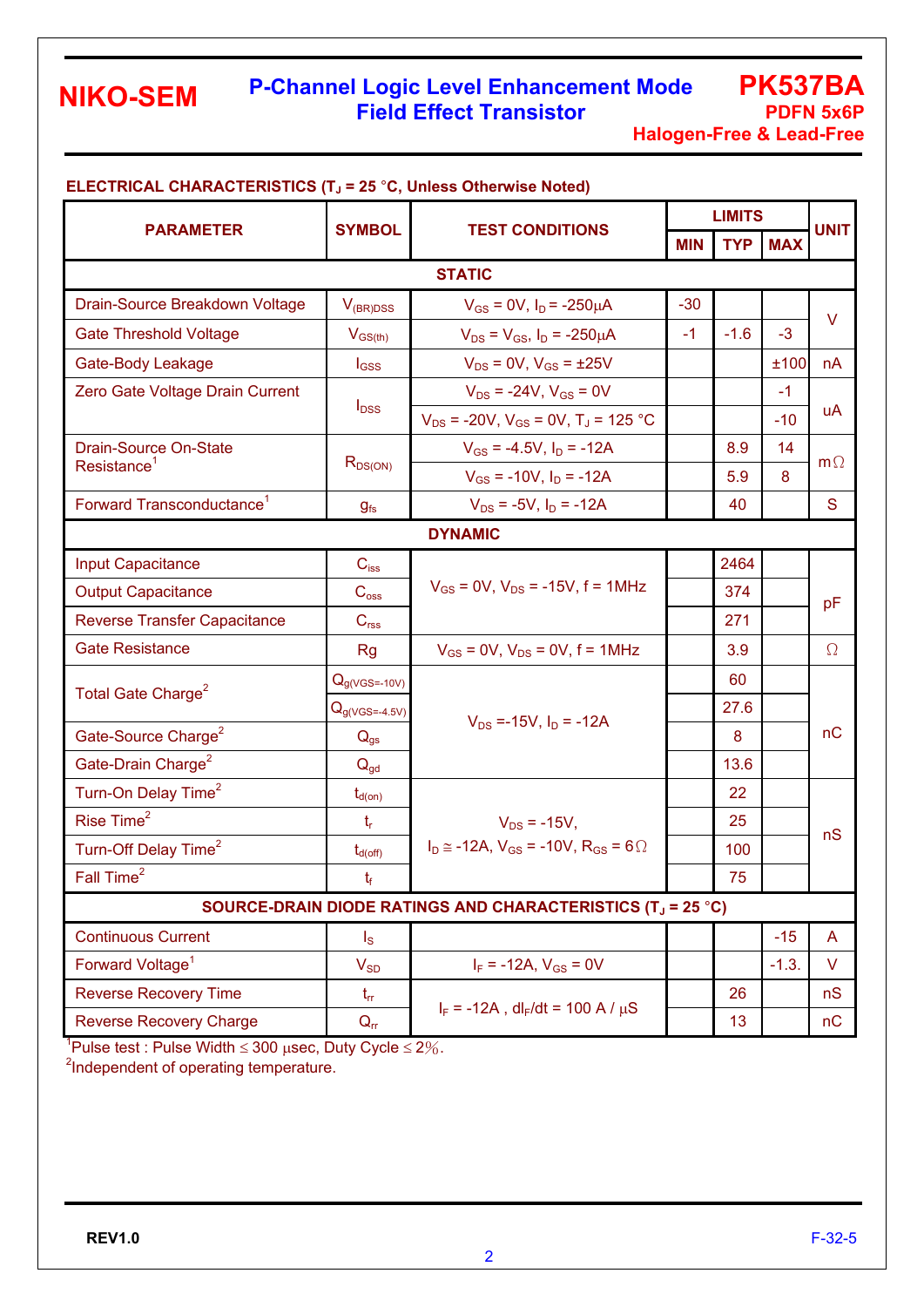## **P-Channel Logic Level Enhancement Mode Field Effect Transistor <b>PDFN 5x6P**

**Halogen-Free & Lead-Free**

**PK537BA**



**On-Resistance VS Gate-To-Source** 





**Capacitance Characteristic**



**On-Resistance VS Drain Current**

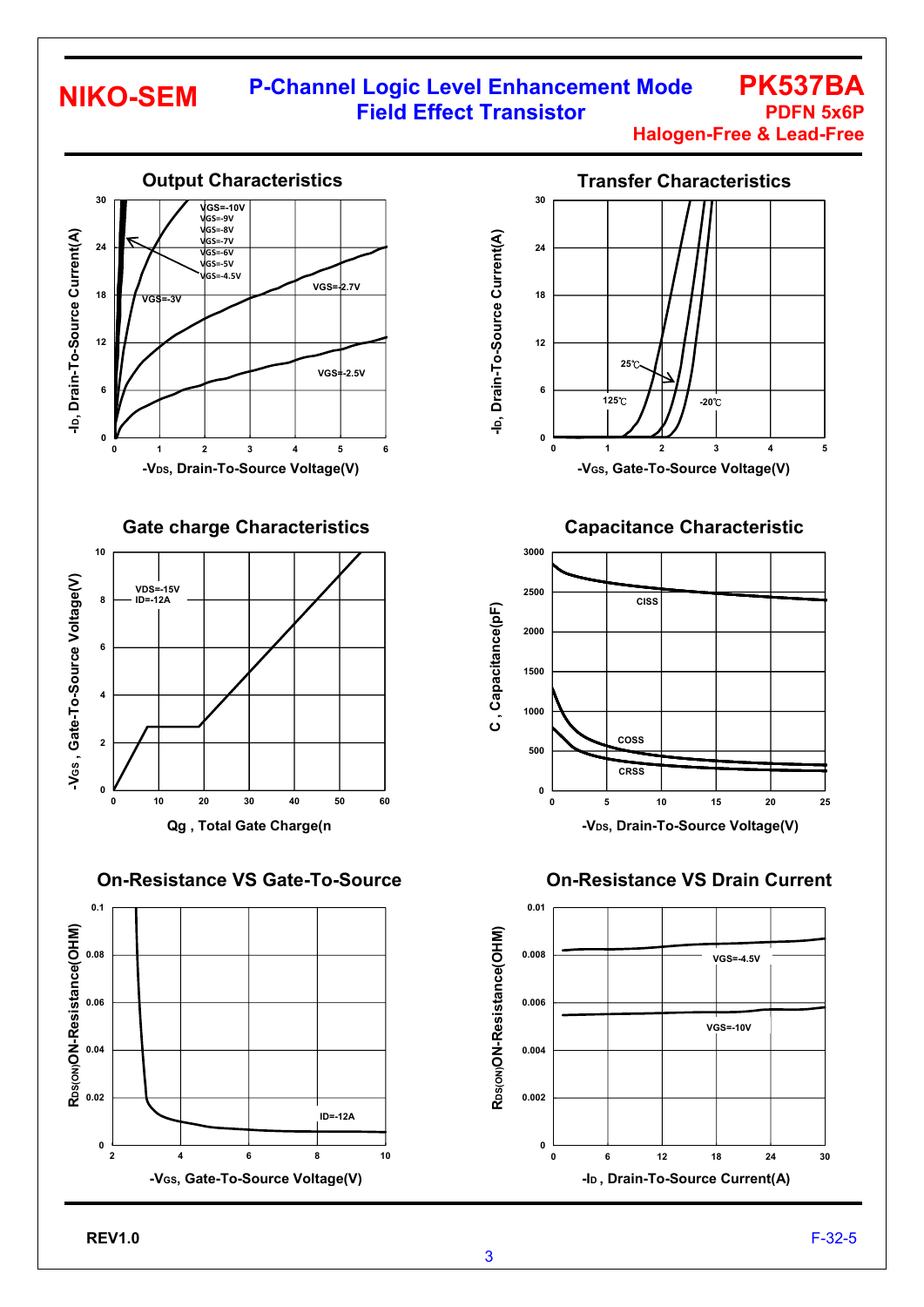### **P-Channel Logic Level Enhancement Mode Field Effect Transistor <b>PDFN 5x6P**

**Halogen-Free & Lead-Free**

**PK537BA**



#### **Source-Drain Diode Forward Voltage**



**-VSD, Source-To-Drain Voltage(V)** 



**4.RthJA(t) = r(t)\*RthJA**

 $\perp$ 

┯┯

.<br>12

 $\parallel$ 



ــــا 0.01<br>0.0001

**single pulse** 

**0.0001 0.001 0.01 0.1 1 10 100**

**T1 , Square Wave Pulse Duration[sec]**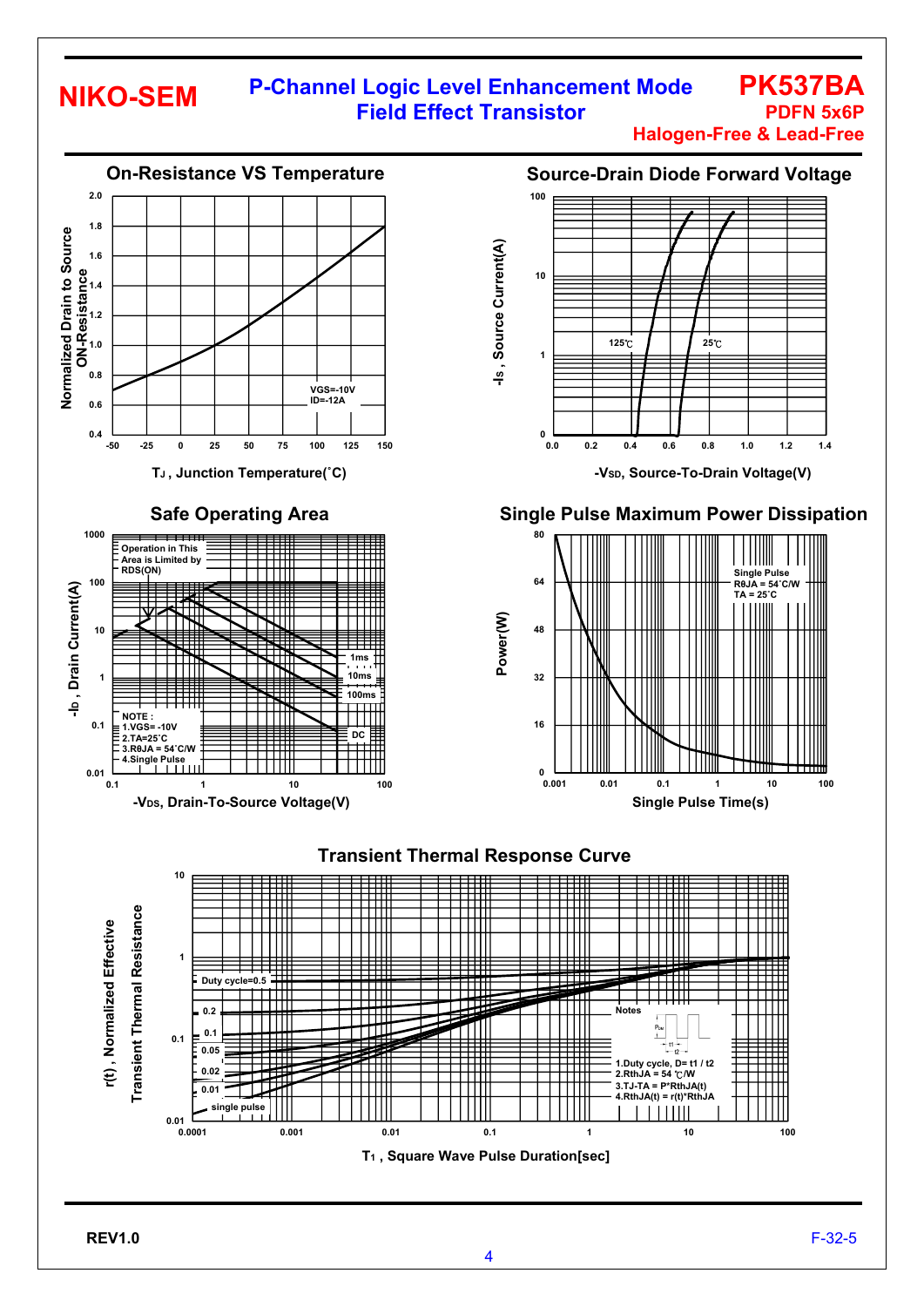## **P-Channel Logic Level Enhancement Mode Field Effect Transistor <b>PDFN 5x6P**

**PK537BA Halogen-Free & Lead-Free**

#### **Package Dimension**

# PDFN 5x6P MECHANICAL DATA

| <b>Dimension</b> | mm   |      |      |                  | mm          |      |              |
|------------------|------|------|------|------------------|-------------|------|--------------|
|                  | Min. | Typ. | Max. | <b>Dimension</b> | Min.        | Typ. | Max.         |
| A                | 4.8  |      | 5.15 | J                | 3.34        |      | 3.9          |
| B                | 5.42 |      | 5.9  | Κ                | 0.9         |      |              |
| C                | 5.9  |      | 6.35 | L                | 0.38        |      | 0.711        |
| D                | 0.3  |      | 0.51 | M                | $0^{\circ}$ |      | $12^{\circ}$ |
| E                | 1.17 | 1.27 | 1.37 | N                | 4.8         |      | 5.4          |
| F                | 0.8  | 1    | 1.2  | O                | 0.05        |      | 0.36         |
| G                | 0.15 |      | 0.35 | P                | 0.05        |      | 0.25         |
| Η                | 3.67 |      | 4.31 | S                | 3.73        |      | 4.19         |
|                  | 0.38 |      | 0.71 |                  |             |      |              |

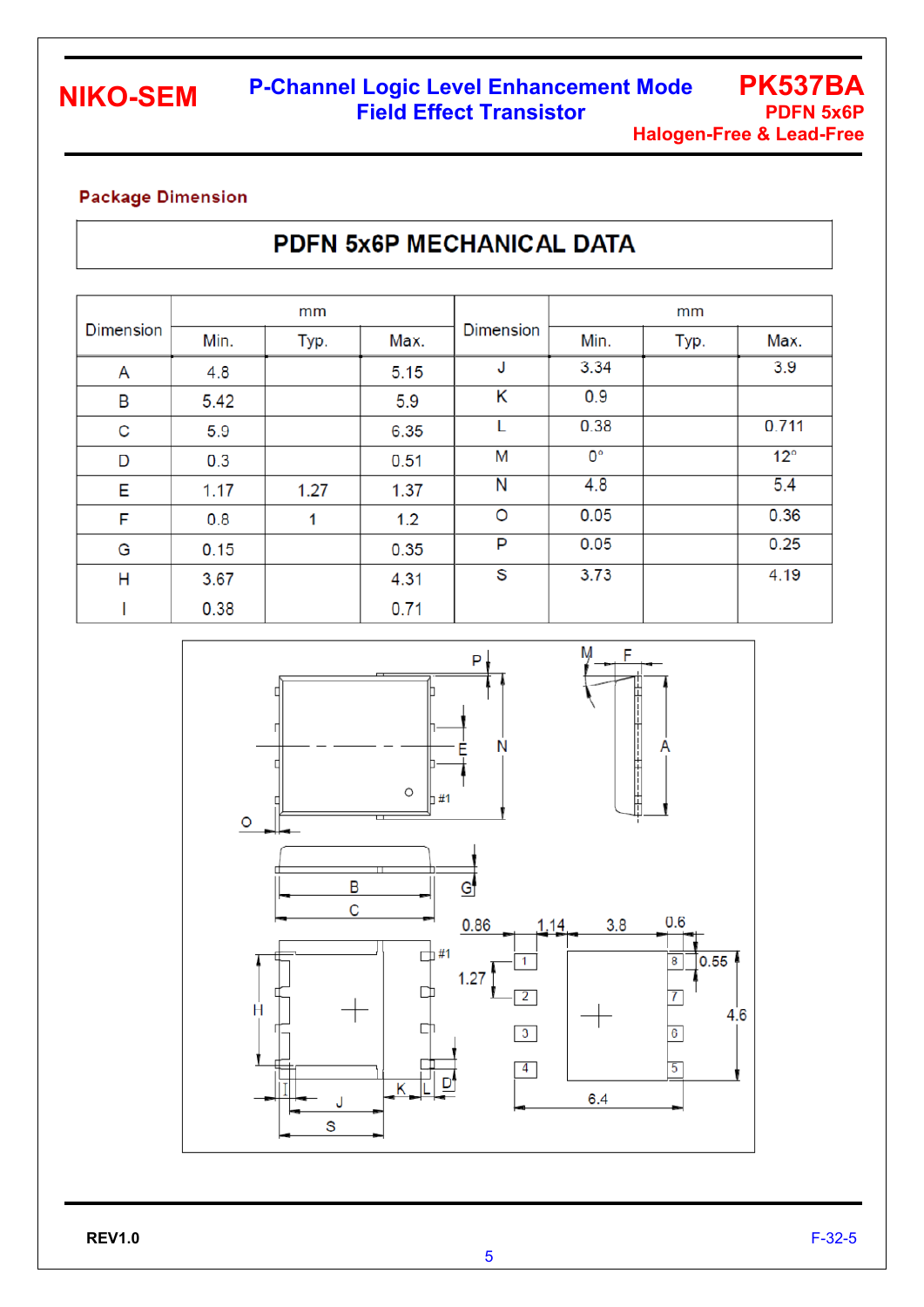## **P-Channel Logic Level Enhancement Mode Field Effect Transistor <b>PDFN 5x6P**

**PK537BA Halogen-Free & Lead-Free**

## Marking Information: (Please see the corresponding data sheet)



#### 附註:All Dimension in milimeter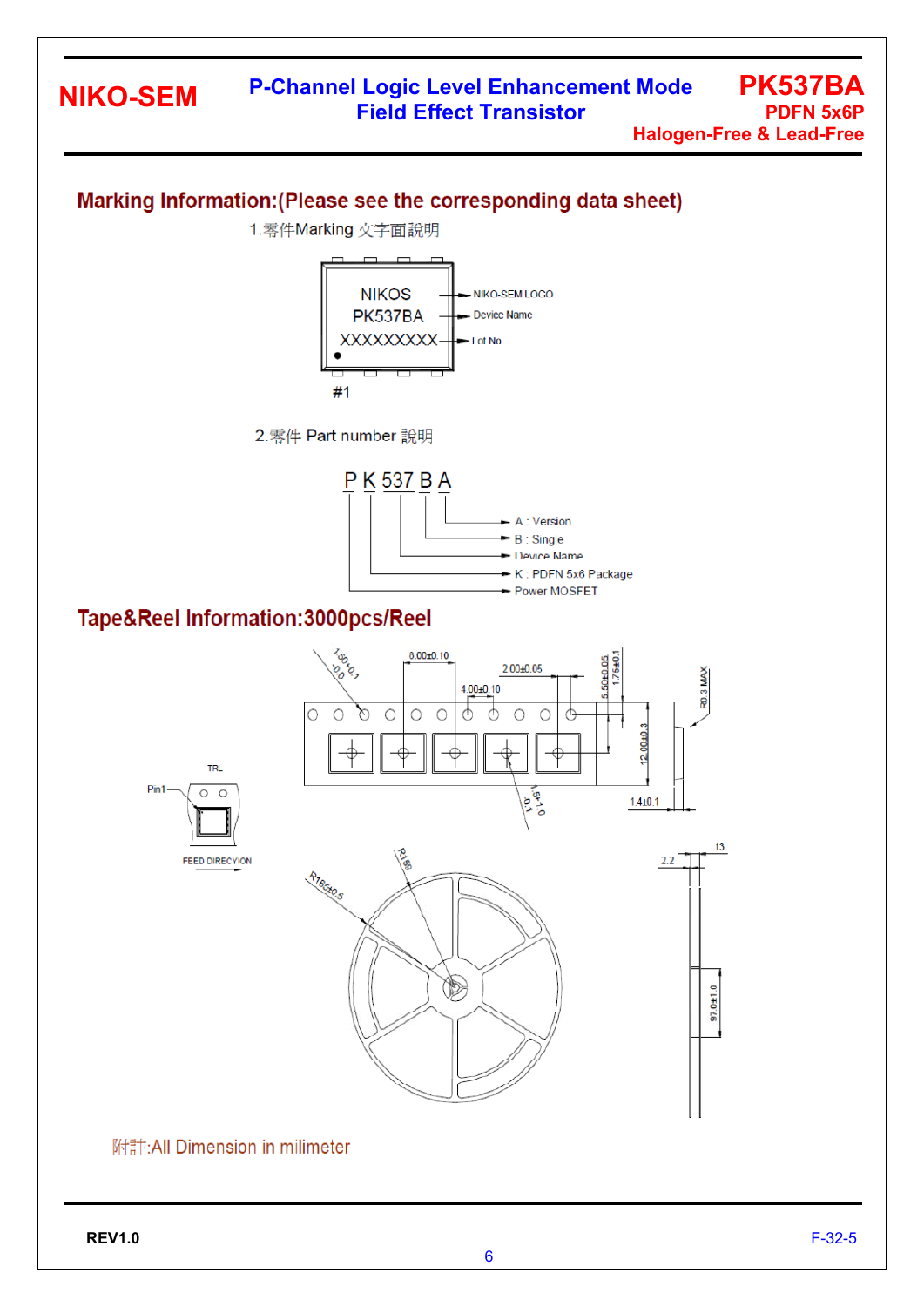## Lot.No. & Date Code rule

1.LOT.NO.



2.Date Code



3.Date Code (for Small package)